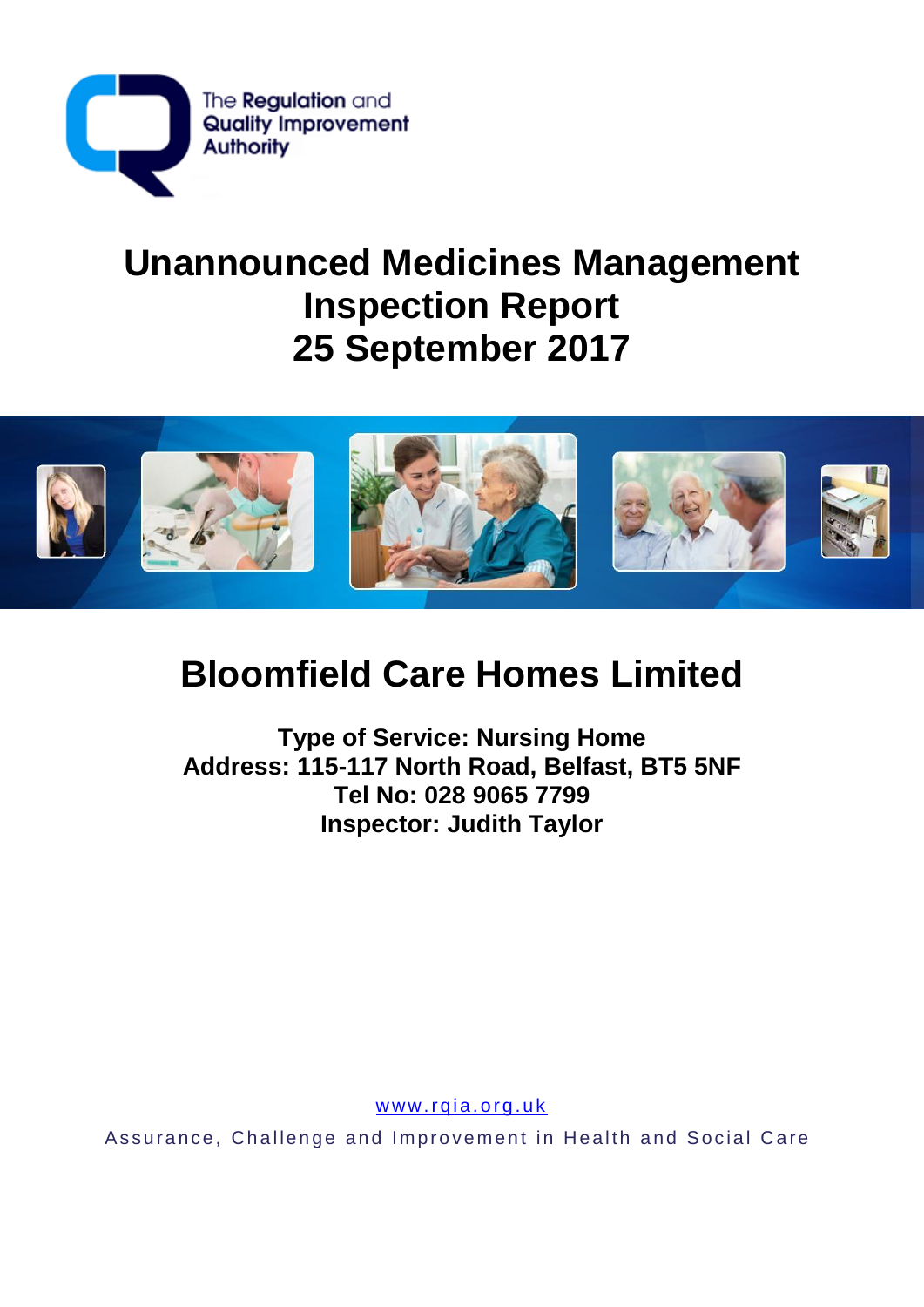It should be noted that this inspection report should not be regarded as a comprehensive review of all strengths and areas for improvement that exist in the service. The findings reported on are those which came to the attention of RQIA during the course of this inspection. The findings contained within this report do not exempt the service from their responsibility for maintaining compliance with legislation, standards and best practice.

#### **1.0 What we look for**



#### **2.0 Profile of service**

This is a nursing home with 36 beds that provides care for patients living with dementia.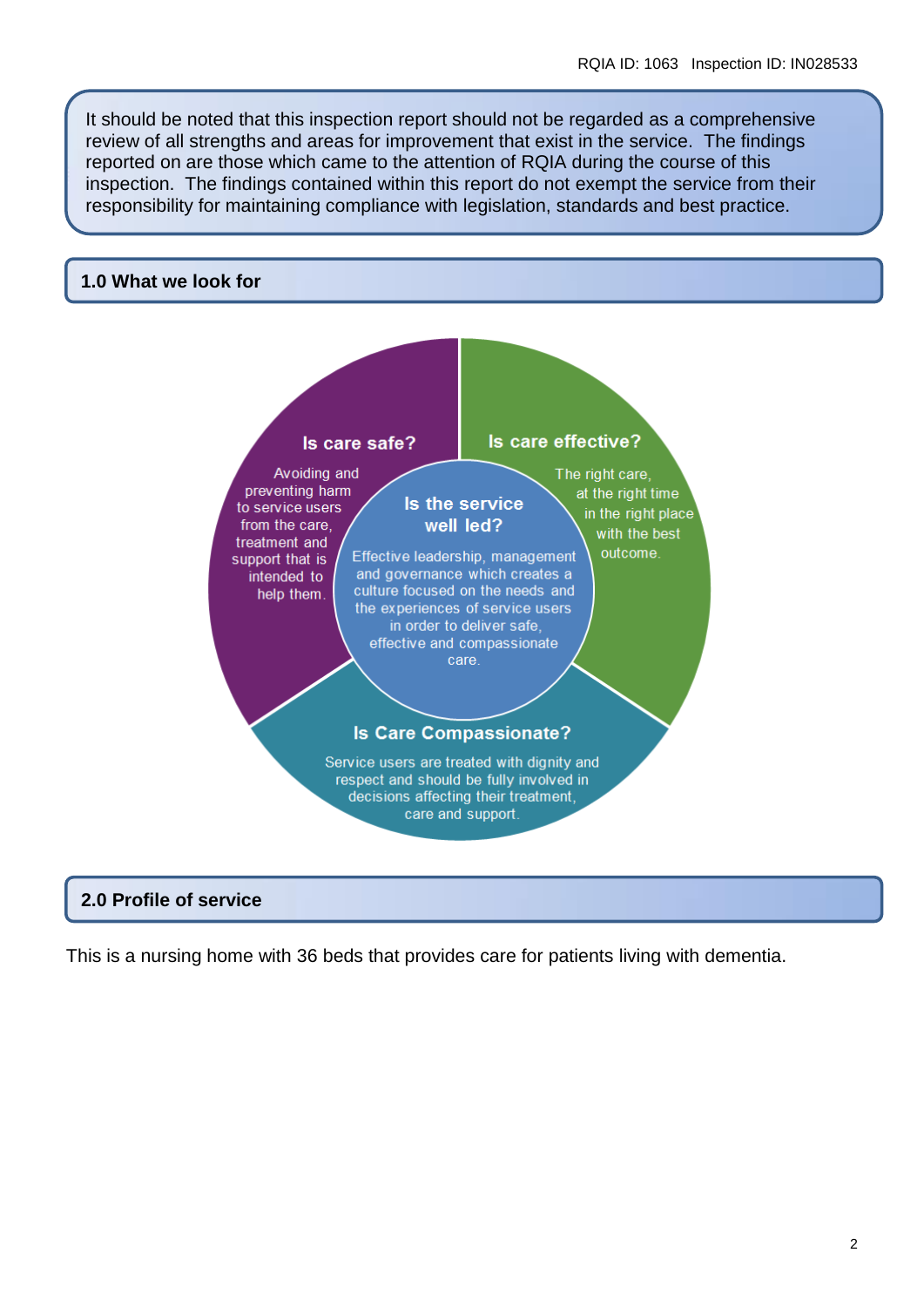## **3.0 Service details**

| <b>Organisation/Registered Provider:</b>    | <b>Registered Manager:</b>          |
|---------------------------------------------|-------------------------------------|
| <b>Bloomfield Care Homes Ltd</b>            | <b>Mrs Jincy Mathew</b>             |
|                                             |                                     |
|                                             |                                     |
| <b>Responsible Individual:</b>              |                                     |
| Mr Desmond McLaughlin                       |                                     |
|                                             |                                     |
|                                             |                                     |
| Person in charge at the time of inspection: | Date manager registered:            |
| <b>Mrs Jincy Mathew</b>                     | 14 March 2016                       |
|                                             |                                     |
|                                             |                                     |
| <b>Categories of care:</b>                  | <b>Number of registered places:</b> |
| Nursing Homes (NH)                          | 36                                  |
| DE - Dementia                               |                                     |
|                                             |                                     |
|                                             |                                     |

#### **4.0 Inspection summary**

An unannounced inspection took place on 25 September 2017 from 10.10 to 15.30.

This inspection was underpinned by The Health and Personal Social Services (Quality, Improvement and Regulation) (Northern Ireland) Order 2003, The Nursing Homes Regulations (Northern Ireland) 2005 and the Department of Health, Social Services and Public Safety (DHSSPS) Care Standards for Nursing Homes, April 2015.

The inspection assessed progress with any areas for improvement identified during and since the last medicines management inspection and to determine if the home was delivering safe, effective and compassionate care and if the service was well led.

Evidence of good practice was found in relation to the governance arrangements for medicines, the standard of maintenance of medicine records, the management of controlled drugs and the storage of medicines.

No areas for improvement were identified.

The findings of this report will provide the home with the necessary information to assist them to fulfil their responsibilities, enhance practice and patients' experience.

|                                       | <b>Requlations</b> | <b>Standards</b> |
|---------------------------------------|--------------------|------------------|
| Total number of areas for improvement |                    |                  |

This inspection resulted in no areas for improvement being identified. Findings of the inspection were discussed with Mrs Jincy Mathew, Registered Manager, as part of the inspection process and can be found in the main body of the report.

Enforcement action did not result from the findings of this inspection.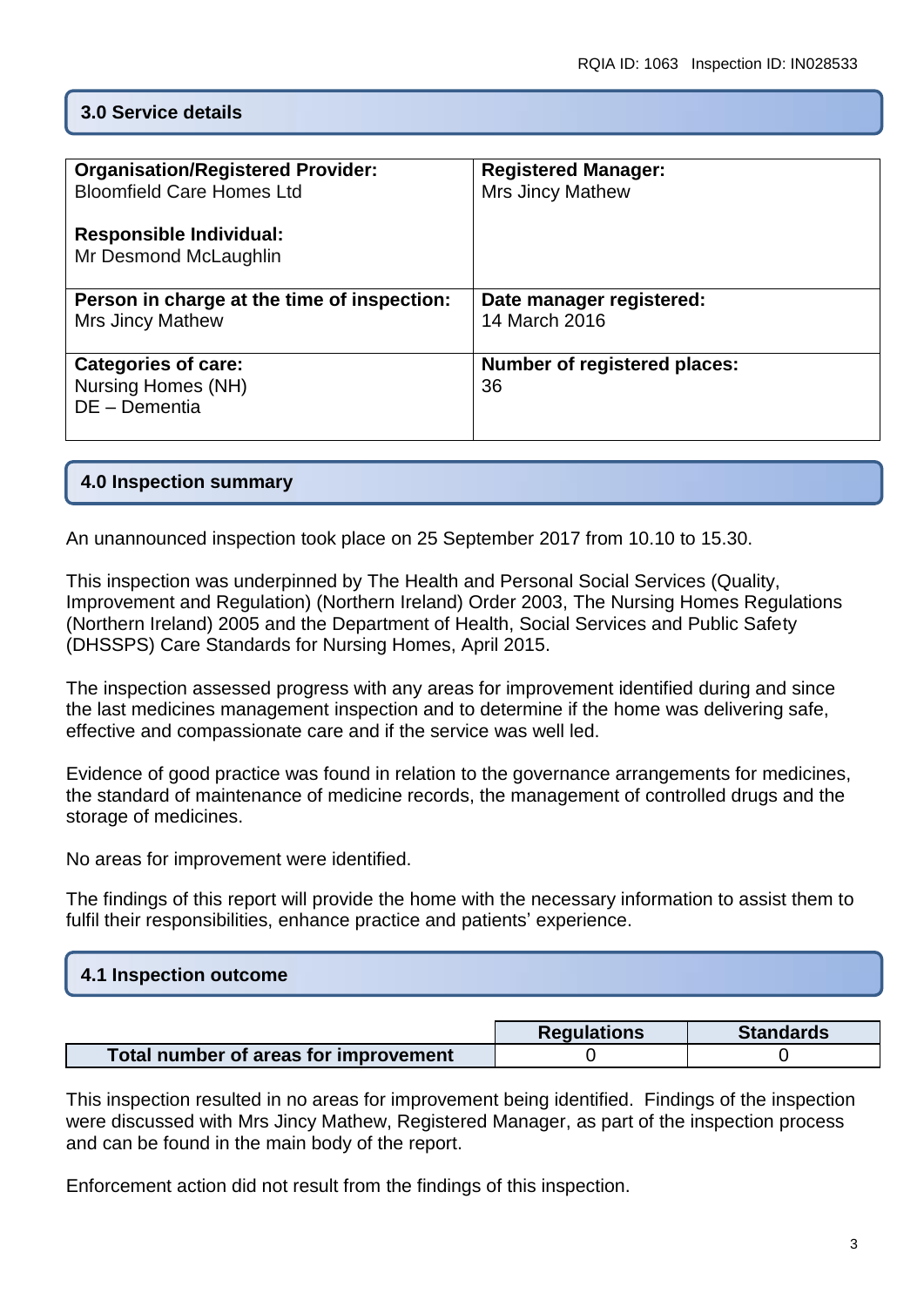#### **4.2 Action/enforcement taken following the most recent care inspection**

Other than those actions detailed in the QIP no further actions were required to be taken following the most recent inspection on 31 May 2017.

#### **5.0 How we inspect**

Prior to the inspection a range of information relevant to the service was reviewed. This included the following:

- recent inspection reports and returned QIPs
- recent correspondence with the home
- the management of medicine related incidents reported to RQIA since the last medicines management inspection

A poster informing visitors to the home that an inspection was being conducted was displayed.

During the inspection we met with two registered nurses, the registered provider and the registered manager.

A total of 15 questionnaires were provided for distribution to patients, their representatives and staff for completion and return to RQIA.

A sample of the following records was examined during the inspection:

- medicines requested and received
- personal medication records
- medicine administration records
- medicines disposed of or transferred
- controlled drug record book
- medicine audits
- policies and procedures
- care plans
- training records
- medicines storage temperatures

Areas for improvement identified at the last medicines management inspection were reviewed and the assessment of compliance recorded as met, partially met, or not met.

The findings of the inspection were provided to the person in charge at the conclusion of the inspection.

## **6.0 The inspection**

#### **6.1 Review of areas for improvement from the most recent inspection dated 31 May 2017**

The most recent inspection of the home was an unannounced care inspection. The returned QIP was approved by the care inspector. This QIP will be validated by the care inspector at the next care inspection.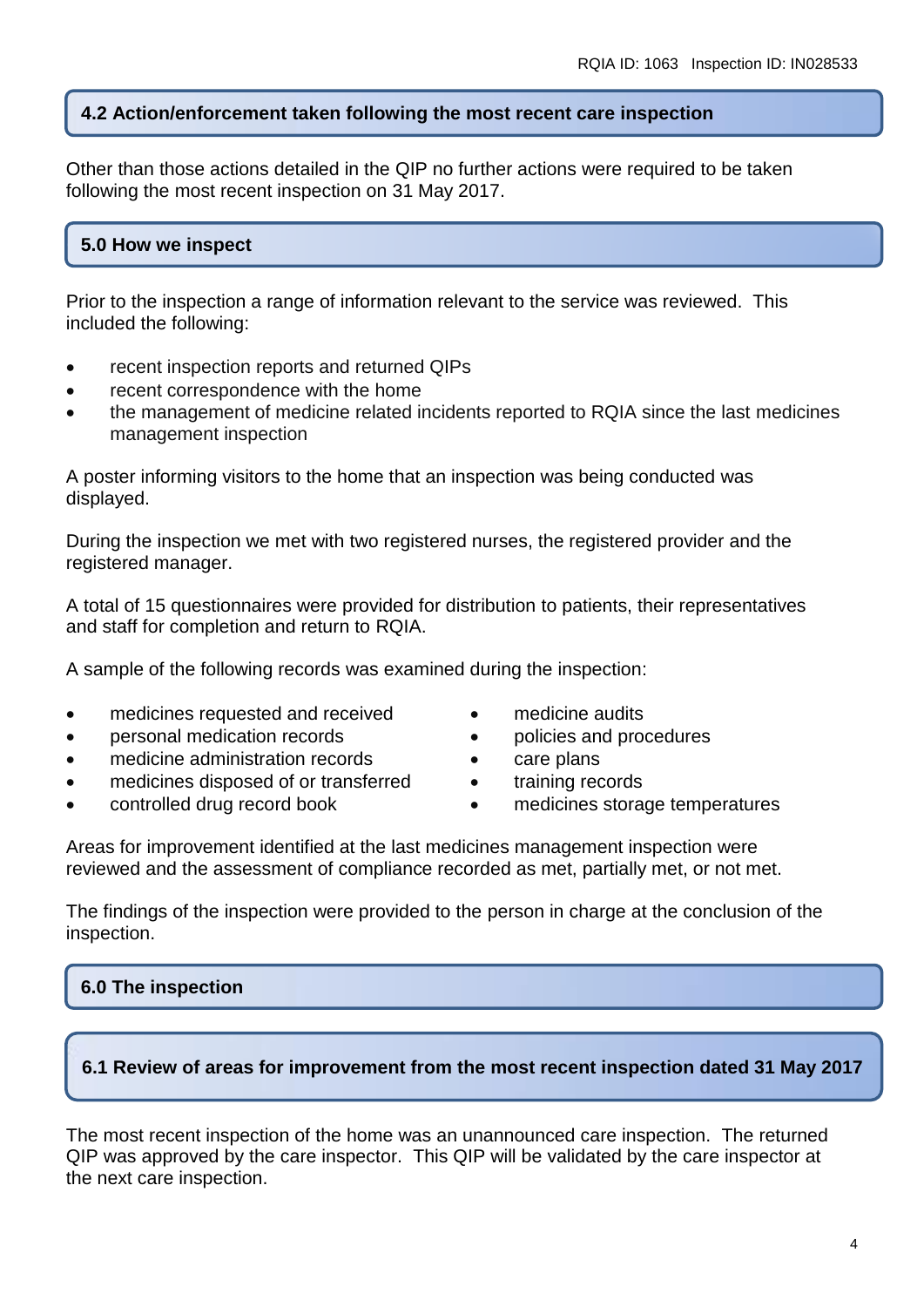#### **6.2 Review of areas for improvement from the last medicines management inspection dated 7 June 2016**

| Areas for improvement from the last medicines management inspection            |                                                                                                                                                                                                                                                        |                                    |
|--------------------------------------------------------------------------------|--------------------------------------------------------------------------------------------------------------------------------------------------------------------------------------------------------------------------------------------------------|------------------------------------|
| <b>Nursing Homes, April 2015</b>                                               | Action required to ensure compliance with the Department of Health,<br>Social Services and Public Safety (DHSSPS) Care Standards for                                                                                                                   | <b>Validation of</b><br>compliance |
| Area for improvement 1<br><b>Ref: Standard 28</b><br><b>Stated: First time</b> | The registered person should review the<br>management of warfarin to ensure that the<br>actual dose is clearly recorded and a<br>separate record of administration and<br>running stock balance are maintained.                                        |                                    |
|                                                                                | Action taken as confirmed during the<br>inspection:<br>Following the last medicines management<br>inspection, a new system to record warfarin<br>administration had been developed and<br>implemented.<br>This medicine was not prescribed at the time | <b>Met</b>                         |
|                                                                                | of the inspection; however, the registered<br>manager provided a sample of completed<br>records from earlier in the year. These<br>records included the warfarin dosage regime,<br>a running stock balance and staff signatures.                       |                                    |
| Area for improvement 2<br><b>Ref: Standard 28</b><br><b>Stated: First time</b> | The registered person should review the<br>suitability of crushing one identified medicine<br>and ensure that written authorisation is<br>obtained if applicable.                                                                                      |                                    |
|                                                                                | Action taken as confirmed during the<br>inspection:<br>The registered manager advised that the<br>prescriber had been contacted and the<br>medicine had been changed to liquid form.                                                                   | <b>Met</b>                         |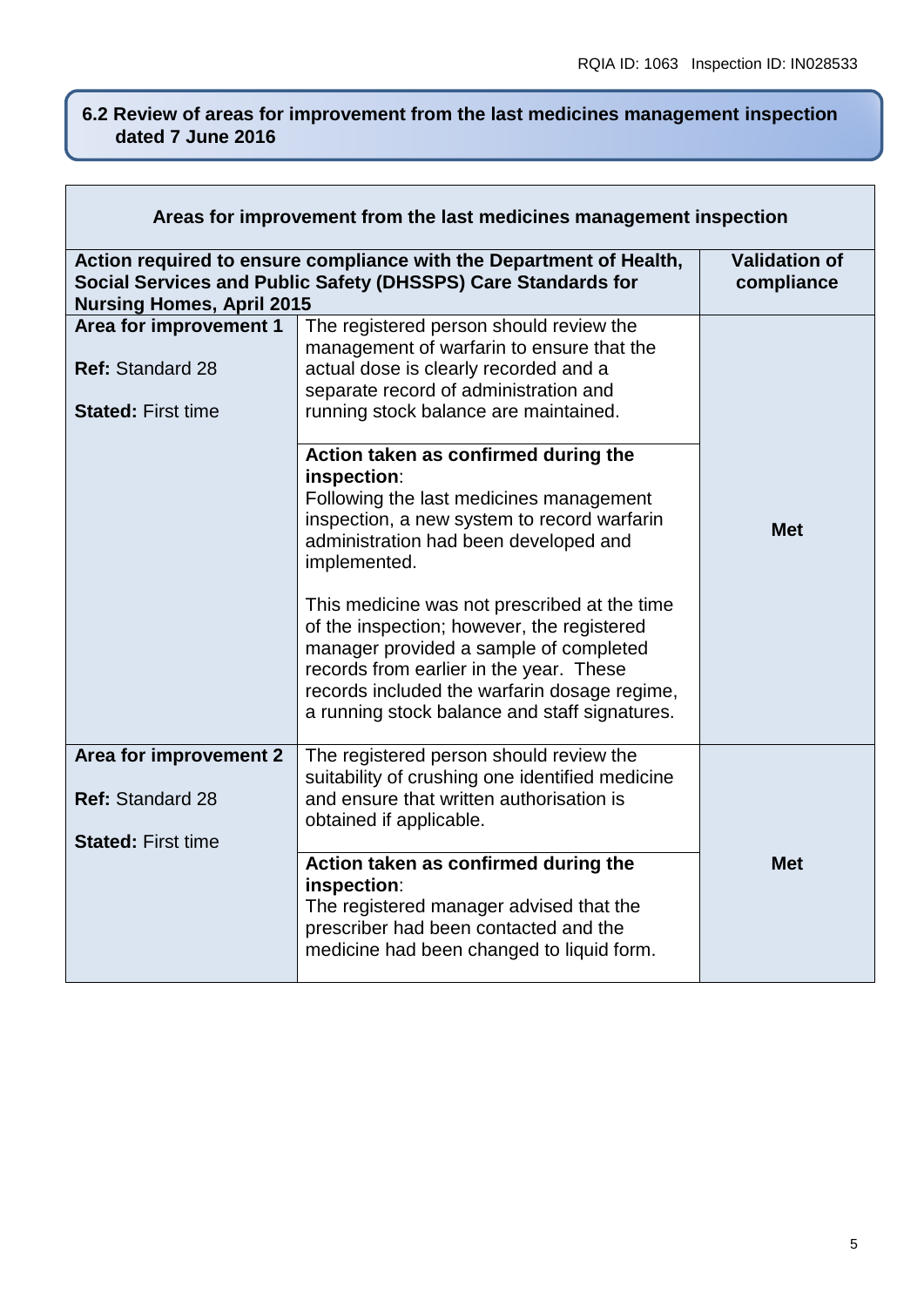| Area for improvement 3<br><b>Ref: Standard 28</b><br><b>Stated: First time</b> | The registered person should review the<br>procedures for the disposal of medicines to<br>ensure that two trained members of staff are<br>involved in the disposal of all medicines and<br>both staff sign the record of disposal. |            |
|--------------------------------------------------------------------------------|------------------------------------------------------------------------------------------------------------------------------------------------------------------------------------------------------------------------------------|------------|
|                                                                                | Action taken as confirmed during the<br>inspection:<br>Examination of the disposal of medicines<br>records indicated that two registered nurses<br>had been involved in the disposal of<br>medicines, including controlled drugs.  | <b>Met</b> |

## **6.3 Inspection findings**

#### **6.4 Is care safe?**

**Avoiding and preventing harm to patients and clients from the care, treatment and support that is intended to help them.**

Medicines were managed by staff who have been trained and deemed competent to do so. An induction process was in place for registered nurses and for care staff who had been delegated medicine related tasks. The impact of training was monitored through team meetings, supervision and annual appraisal. A sample of records was provided at the inspection. Competency assessments were completed annually. Training in the management of pain, syringe drivers, diabetes and dementia had been provided in the last year; training in medicines management was planned for later this month.

Systems were in place to manage the ordering of prescribed medicines to ensure adequate supplies were available and to prevent wastage. Staff advised of the procedures to identify and report any potential shortfalls in medicines. Antibiotics and newly prescribed medicines had been received into the home without delay. Satisfactory arrangements were in place for the acquisition and storage of prescriptions.

There were procedures in place to ensure the safe management of medicines during a patient's admission to the home and to manage changes to prescribed medicines.

In relation to safeguarding, staff advised that they were aware of the regional procedures and who to report any safeguarding concerns to.

Records of the receipt, administration and disposal of controlled drugs subject to record keeping requirements were maintained in a controlled drug record book. Staff were reminded that when the supply of a controlled drug is transferred or disposed, the stock balance must be returned to zero; the disposal should also be recorded in the disposal of medicines record. Checks were performed on controlled drugs which require safe custody, at the end of each shift. Additional checks were also performed on other controlled drugs which is good practice.

Robust arrangements were observed for the management of high risk medicines.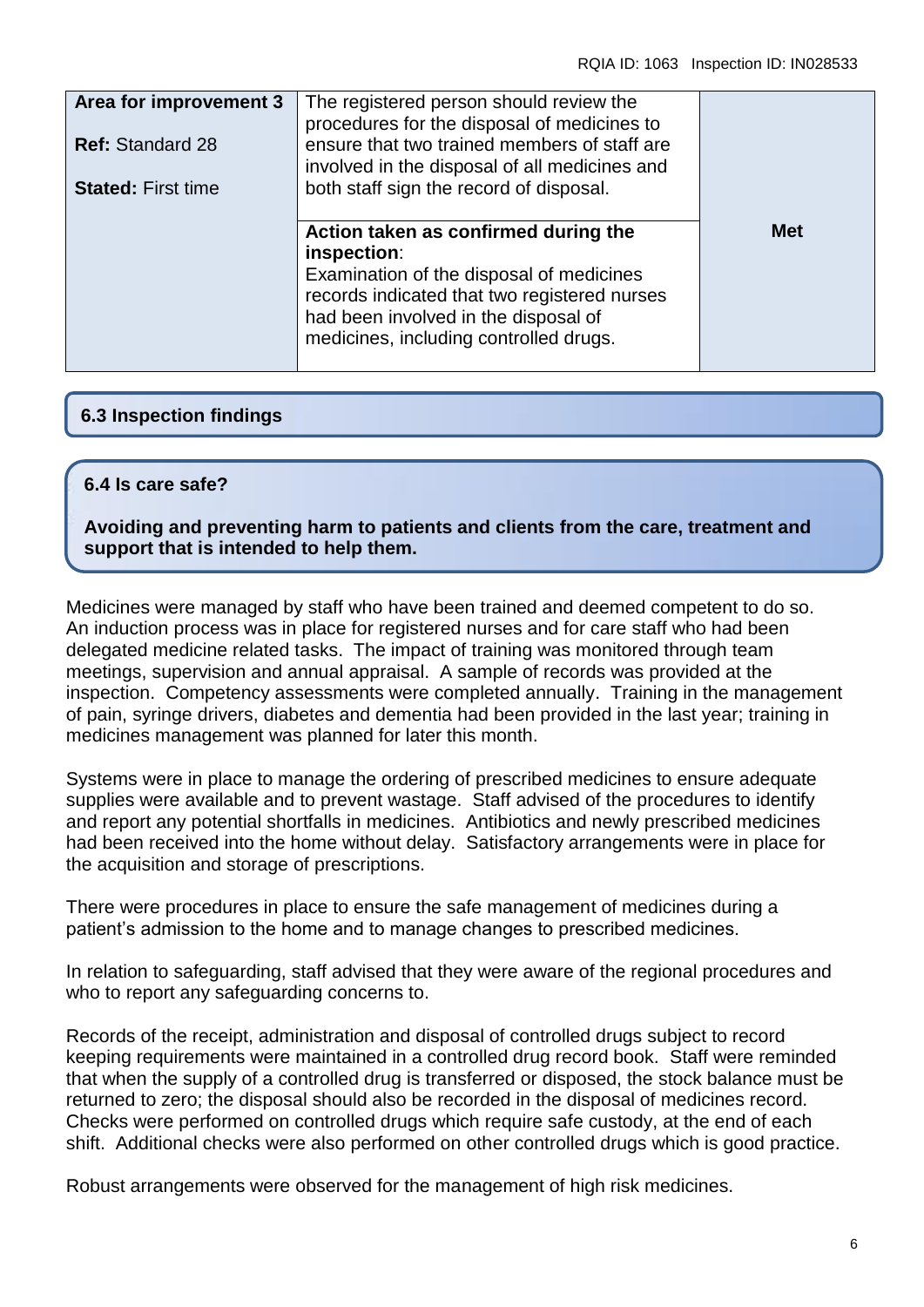Discontinued or expired medicines were disposed of appropriately. Discontinued controlled drugs were denatured and rendered irretrievable prior to disposal.

Medicines were stored safely and securely and in accordance with the manufacturer's instructions. It was noted that for one patient, two medicines had been supplied in the 28 day blister pack and also in the manufacturer's pack. Whilst there was no evidence that the incorrect dose had been given, the potential risk was discussed. The registered manager advised that these supplies would be reviewed to minimise the risk and ensure safe administration.

Medicine storage areas were clean, tidy and well organised. There were largely satisfactory systems in place to alert staff of the expiry dates of medicines with a limited shelf life, once opened; however, two expired eye preparations were removed from stock. These were replaced during the inspection. Staff advised that this would be closely monitored each month. Medicine refrigerators and oxygen equipment were checked at regular intervals.

## **Areas of good practice**

There were examples of good practice found throughout the inspection in relation to staff training, competency assessment, the management of medicines on admission, controlled drugs and the storage of prescriptions and medicines.

## **Areas for improvement**

No areas for improvement were identified during the inspection.

|                                       | <b>Requlations</b> | <b>Standards</b> |
|---------------------------------------|--------------------|------------------|
| Total number of areas for improvement |                    |                  |

## **6.5 Is care effective?**

## **The right care, at the right time in the right place with the best outcome.**

With the exception of a few medicines, the sample of medicines examined had been administered in accordance with the prescriber's instructions. The administrations of those medicines which should be closely monitored were highlighted to staff and management. The registered manager provided assurances that these would be included in the audit process.

On occasion some medicines are required to be crushed prior to administration and administered in disguised form. This was recorded in the patient's care plan. Consent had been obtained from the prescriber. The benefit of also recording this information on the patient's personal medication record was discussed.

There were robust arrangements in place to alert staff of when time critical medicines must be administered, including early morning medicines; and also medicines which were prescribed at weekly or twice weekly intervals.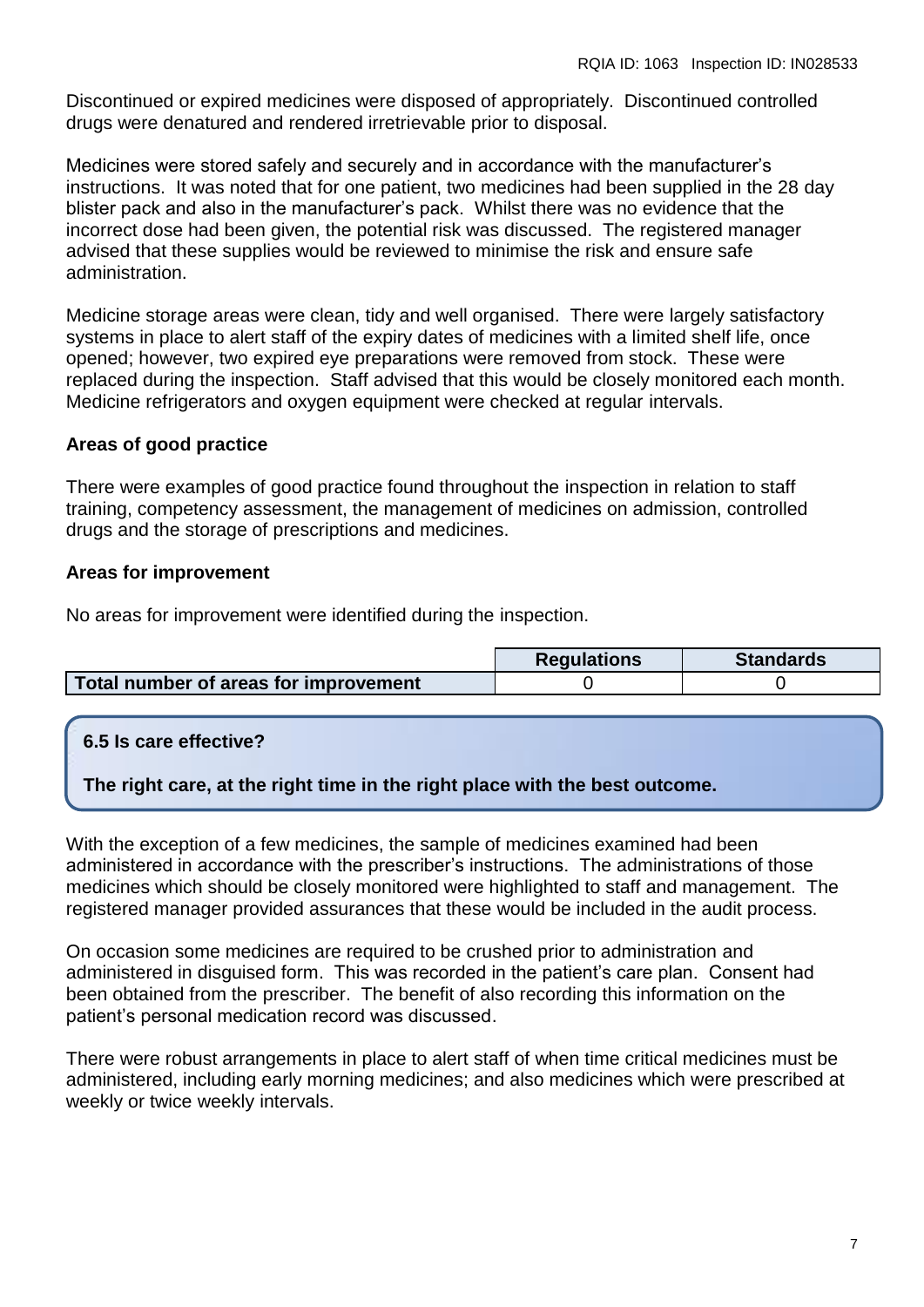The management of distressed reactions, swallowing difficulty and pain was reviewed. Of the sample of records examined, the relevant information was recorded in the patient's medicine records and care files. From discussion with staff it was evident that they were knowledgeable regarding patients' individual needs, their swallowing ability, how they would express pain and that any distressed reactions may be due to pain.

Staff confirmed that compliance with prescribed medicine regimes was monitored and any omissions or refusals likely to have an adverse effect on the patient's health were reported to the prescriber. They confirmed that most patients were generally compliant with their medicine regimes.

Most of the medicine records were well maintained and facilitated the audit process. Areas of good practice were acknowledged. They included the maintenance of separate administration records for transdermal patches, insulin and analgesics; and double signatures for the writing and updating of personal medication records and medication administration records.

Following discussion with the registered manager and staff, and a review of care files, it was evident that when applicable, other healthcare professionals were contacted in response to the patients' healthcare needs.

## **Areas of good practice**

There were examples of good practice found throughout the inspection in relation to the administration of medicines, the standard of record keeping and care planning. Staff were knowledgeable regarding the patients' medicines.

#### **Areas for improvement**

No areas for improvement were identified during the inspection.

|                                       | <b>Requlations</b> | <b>Standards</b> |
|---------------------------------------|--------------------|------------------|
| Total number of areas for improvement |                    |                  |

#### **6.6 Is care compassionate?**

**Patients and clients are treated with dignity and respect and should be fully involved in decisions affecting their treatment, care and support.**

The administration of medicines to patients was completed in a caring manner and patients were given time to take their medicines.

Staff provided examples of when medicines were administered at a later or earlier time to facilitate the patients' preferences/needs. They confirmed that they were aware of and adhered to the prescribed time intervals between medicines.

Throughout the inspection, it was found that there were good relationships between the staff and the patients. Staff were noted to be friendly and courteous; they treated the patients with dignity. It was clear from discussion and observation of staff, that the staff were familiar with the patients' likes and dislikes.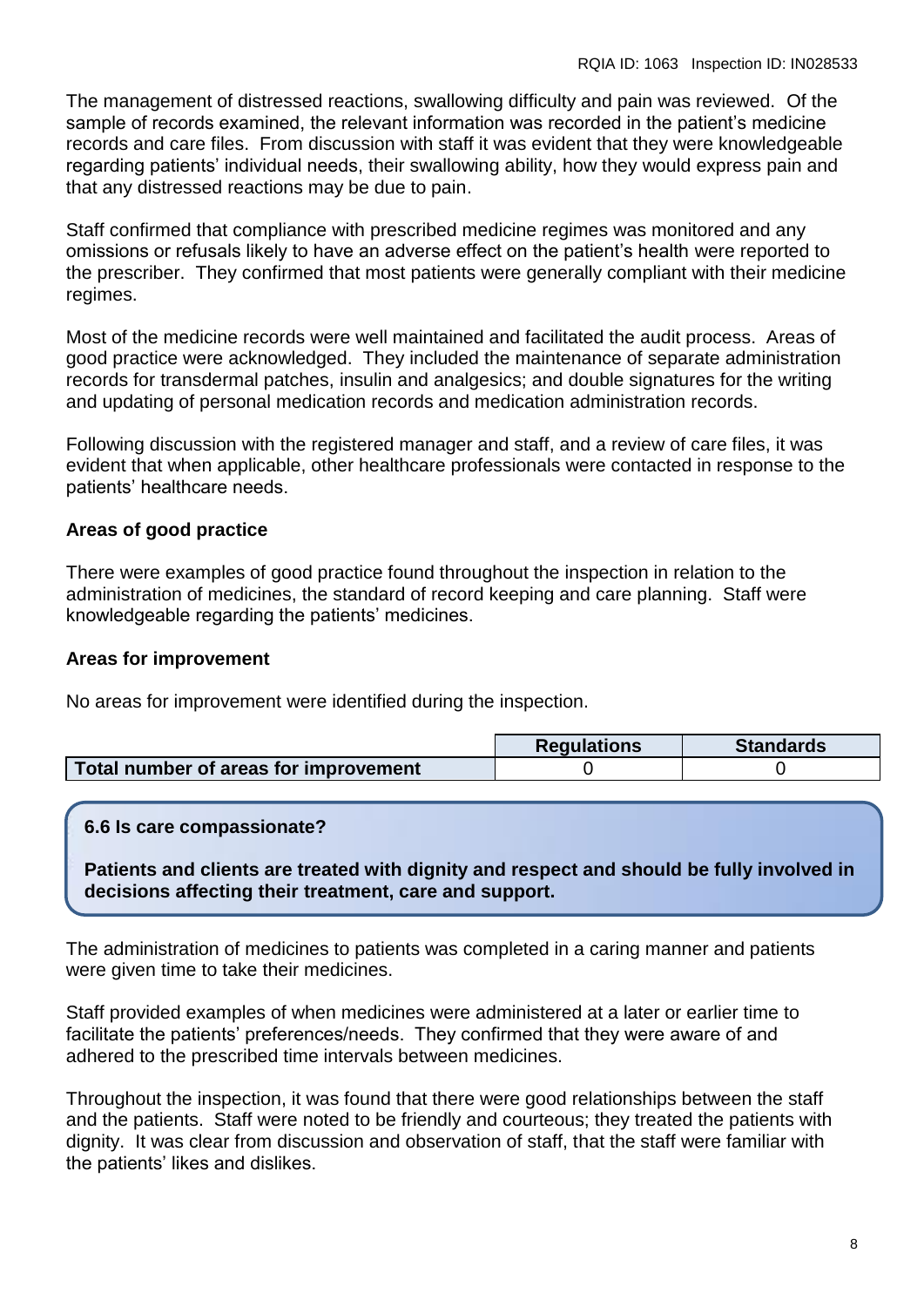It was not possible to obtain the views of patients at the inspection; however, they were observed to be relaxed and comfortable in their surroundings and in their interactions with staff.

Of the questionnaires which were left in the home to facilitate feedback from patients, staff and relatives, one was received from a patient's representative and two from staff. The responses indicated that they were very satisfied with all aspects of the care in relation to the management of medicines.

The questionnaire received from the patient's representative included the following comment: "I find the nurses to be very attentive with residents and good at keeping family informed."

## **Areas of good practice**

There were examples of good practice found throughout the inspection in relation to the staff listening to and taking account of the views of patients.

#### **Areas for improvement**

No areas for improvement were identified during the inspection.

|                                       | <b>Regulations</b> | <b>Standards</b> |
|---------------------------------------|--------------------|------------------|
| Total number of areas for improvement |                    |                  |

#### **6.7 Is the service well led?**

**Effective leadership, management and governance which creates a culture focused on the needs and experience of service users in order to deliver safe, effective and compassionate care.**

Written policies and procedures for the management of medicines were in place. These were not examined in detail. Staff advised that they were familiar with them and were kept up to date of any changes.

There were robust arrangements in place for the management of medicine related incidents. Staff confirmed that they knew how to identify and report incidents and advised of how incidents were shared with them to inform learning and change of practice, if necessary. In relation to the regional safeguarding procedures, staff confirmed that they were aware that medicine incidents may need to be reported to the safeguarding team.

The auditing arrangement for medicines was reviewed. Audits were completed by the registered nurses and management. The audits included records of running stock balances for several medicines which were not supplied in the 28 day blister packs. A review of the audit records indicated that largely satisfactory outcomes had been achieved. Staff advised of the procedures in place to manage any areas identified for improvement and provided details of where practice had changed.

Following discussion with the registered manager and registered nurses, it was evident that staff were familiar with their roles and responsibilities in relation to medicines management.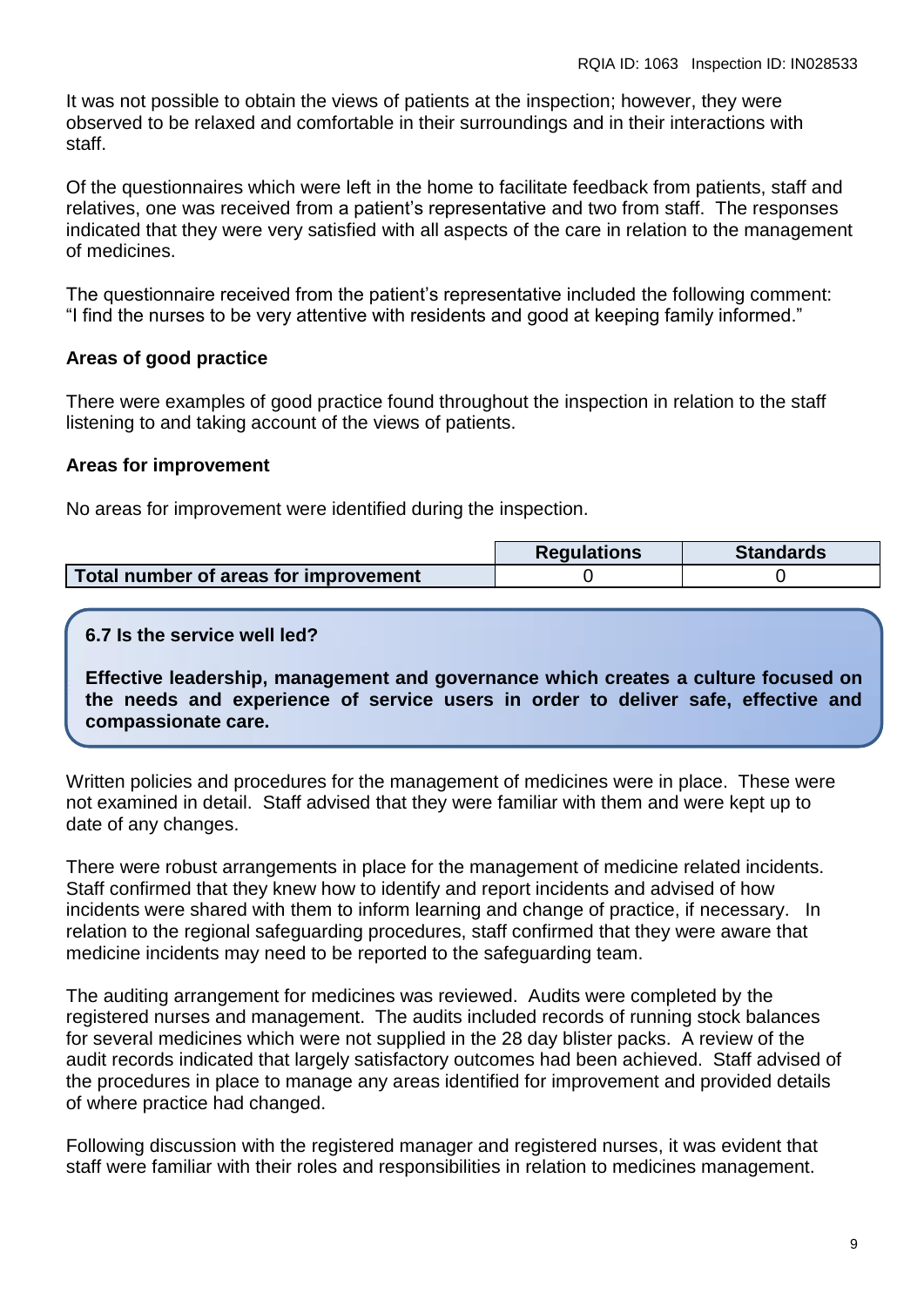Staff confirmed that any concerns in relation to medicines management were raised with management. They advised that management were open and approachable and willing to listen. They also stated that there were good working relationships within the home and with healthcare professionals involved in patient care.

## **Areas of good practice**

There were examples of good practice in relation to governance arrangements, the management of medicine incidents and quality improvement. There were clearly defined roles and responsibilities for staff.

#### **Areas for improvement**

No areas for improvement were identified during the inspection.

|                                       | <b>Regulations</b> | <b>Standards</b> |
|---------------------------------------|--------------------|------------------|
| Total number of areas for improvement |                    |                  |

**7.0 Quality improvement plan**

There were no areas for improvement identified during this inspection, and a QIP is not required or included, as part of this inspection report.